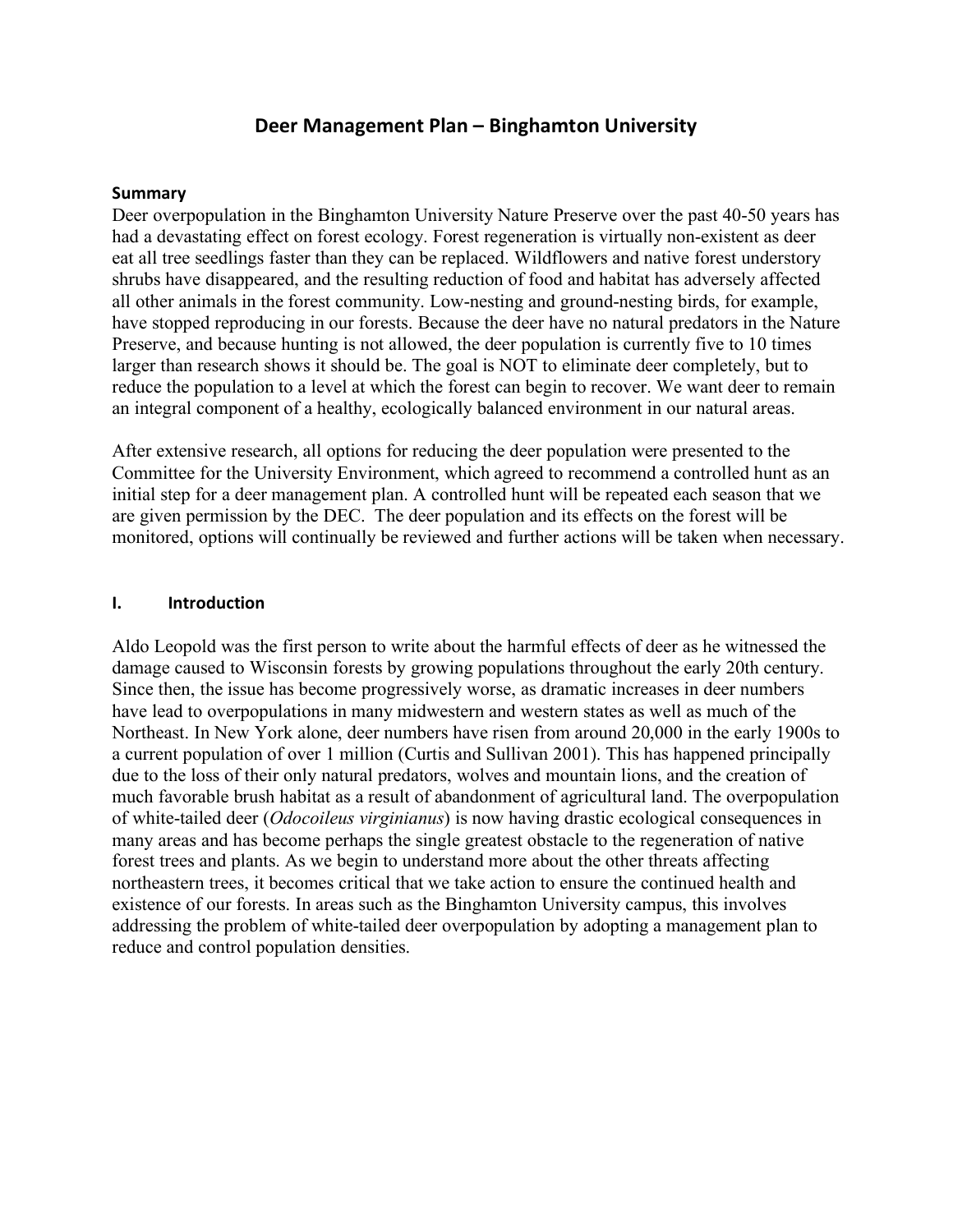# **Deer Management Goals and Objectives for Binghamton University natural areas**

1. Maintain white-tailed deer as a valued member of the native fauna of our natural areas by implementing a management program that mimics, as closely as possible, the populationstabilizing effects of natural predators on deer in order to restore the structure, diversity and function of Binghamton University natural areas.

## *Objectives: Reduce deer impacts to allow forest recovery and reintroduction of native understory. Maintain deer populations at levels that eliminate the effects of intense herbivory.*

2. Manage deer in a safe and humane manner.

# *Objective: Manage deer at population levels that allow maintenance of the full ecological integrity of the natural habitats at the University, while maximizing public safety and minimizing the suffering of deer.*

3. Continue a monitoring program to assess the extent of deer effects on biodiversity and ecosystem function.

#### **II. Causes of overpopulation**

The white-tailed deer populations that exist today are mostly the product of past hunting and land-use practices. In the early 1900s, the total white-tailed deer population of the entire nation was estimated at only 500,000, largely due to unregulated hunting that threatened to remove the white-tailed deer from much of its native range. Unregulated hunting was also responsible for removing the large predators such as the gray wolf (*Canis lupus*) and mountain lions (*Felis concolor*), which once helped to control deer populations. Though overhunting by man was responsible for great reductions in deer populations in the early part of the century, the subsequent laws and restrictions placed on deer hunting throughout the 1900s have allowed their numbers to rebound to unprecedented levels. Protected areas and hunting-free preserves have helped contribute to a deer population of over 20 million in the U.S. today.

Historical land-use practices have also helped deer populations to rise to the current numbers they have reached. Agricultural and forestry practices throughout the 20th century have created and improved suitable deer habitat and led to an increased availability of food (Cote 2004). Deer are able to thrive in the fragmented and edge habitats created by farming and logging, as well as urban and suburban areas with surrounding forest fragments (Levine 2009). The early successional systems and plant growth created by logging operations or the abandonment of farmland provide large amounts of high-quality food for deer (Cote 2004). Aside from these food sources, deer are able to take advantage of agricultural fields, orchards, roadsides, lawns and gardens (Rawinski 2008).

Like almost all of the ecological problems we face today, the explosion of deer populations is a direct consequence of human actions. Together, the combination of reduced hunting pressure,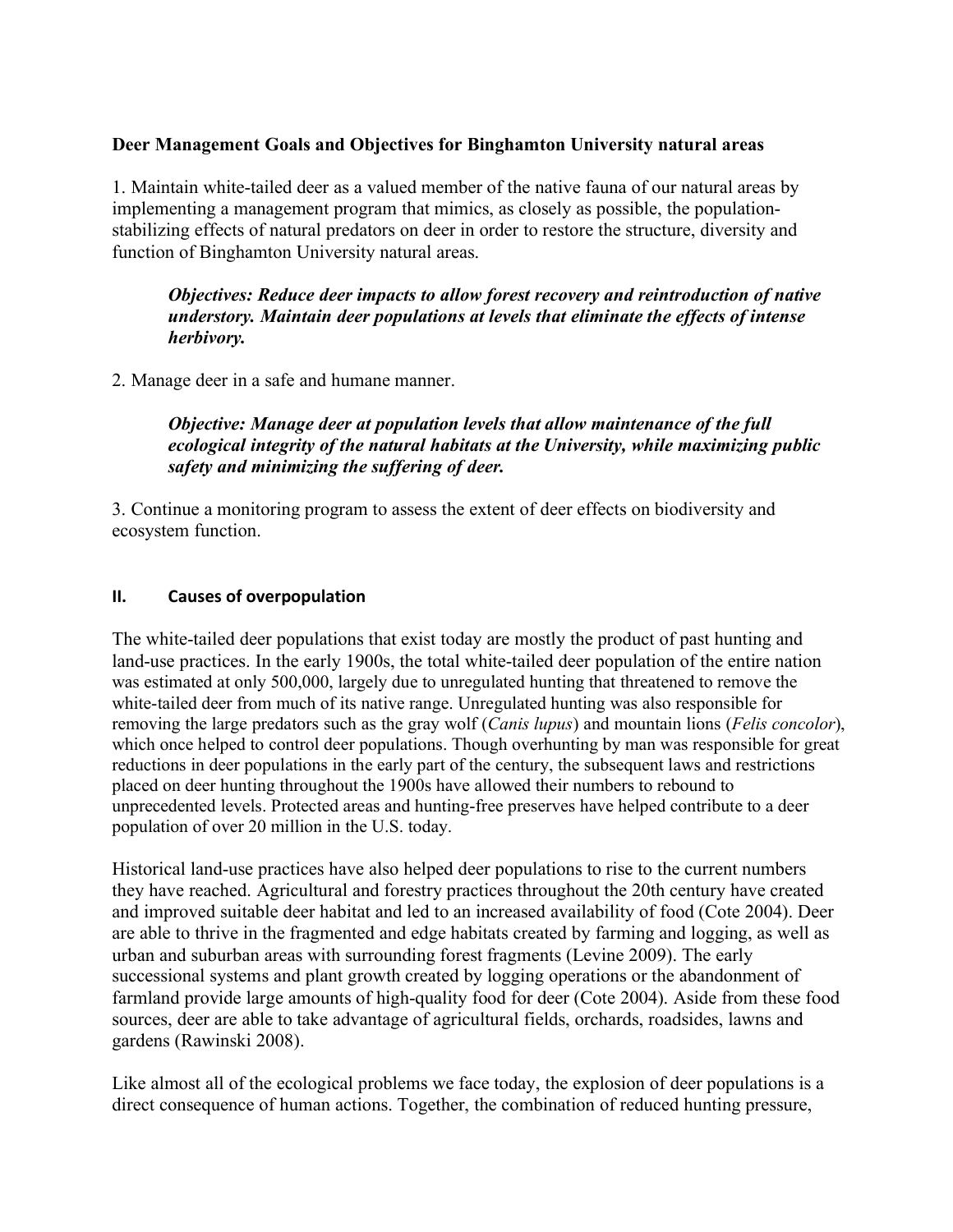lack of natural predators, increases in favorable habitat, and plentiful alternative sources of food has allowed deer populations to explode. In many northeastern forests, these populations are having a variety of broad ecological effects that will dramatically change the appearance and function of forests of the future.

# **III. Ecological effects of overpopulation**

As keystone herbivores, deer have the ability to alter forest ecology by changing the course of forest vegetation development (Horsley 2004). In forests subject to sustained browsing pressure, deer can limit the regeneration of susceptible woody plants and eliminate populations of susceptible herbaceous plants (Rooney and Waller 2002). One of the most serious consequences of high levels of deer herbivory is the effect it has on regeneration under closed canopy systems (Tripler et al. 2005, Powers 2009). By consuming young, vulnerable seedlings and saplings, deer herbivory poses a direct threat to the regeneration of forest trees. When deer populations exist at high enough densities, they are capable of consuming young trees faster than they can be replaced. Compared to herbaceous plants, trees are relatively slow-growing and particularly sensitive to deer browsing, especially when repeated (Cote et al. 2004). Over time, the reduced success of young trees will affect forest canopy structure and composition (Rooney and Waller 2003). Under normal levels of deer herbivory, a gap created in the forest canopy will gradually be replaced by young understory trees. In forests with high levels of deer herbivory however, these young trees may be virtually absent, resulting in delayed or failed canopy closure. By reducing the rate at which canopy gaps are allowed to close, an increasing percentage of forest is in an open condition at any given time (Tripler et al. 2005). This causes soil moisture and humidity to decline, while at the same time, the temperature of the forest floor increases (Rooney and Waller 2002).

Herbaceous forest plants are subject to high levels of deer herbivory as well. Compared to trees, herbaceous plants are more susceptible to deer browsing in the sense that they never grow to a size large enough to offer them protection (Rooney and Waller 2003). Prolonged browsing pressure by deer can greatly reduce the abundance and diversity of native herbaceous plants. Over time, this selective browsing leads to altered plant communities dominated by less preferred or more browse-resilient species (Horsley et al. 2003). This is accompanied by a decline in spring ephemeral wildflowers: species like American ginseng (*Panax quinquefolius*) are being threatened with extirpation (Thompson 2007). In mixed coniferous-deciduous forest stands for example, increased deer browsing often leads to an increase in the dominance of deerresistant ferns, grasses, sedges and rushes (Rooney and Waller 2003).

The increase in fern abundance, especially that of hay-scented fern (*Dennstaedtia punctilobbula*), in northeastern forests interferes with the regeneration of hardwood trees (George and Bazzaz 1999). Interference is caused primarily by the reduced light availability to the forest floor created by dense stands of ferns, which prevents the establishment of tree seedlings and thus the restoration of diversity and forest structure (Horsley et al. 2003). In addition to competition for light, ferns and herbaceous plants compete with tree seedlings for root space and potentially prevent seedling establishment through the production of allelopathic substances (chemicals poisonous to other species) (George and Bazzaz 1999). Thus, deer herbivory not only directly limits regeneration through browsing, but indirectly by promoting the establishment of ferns.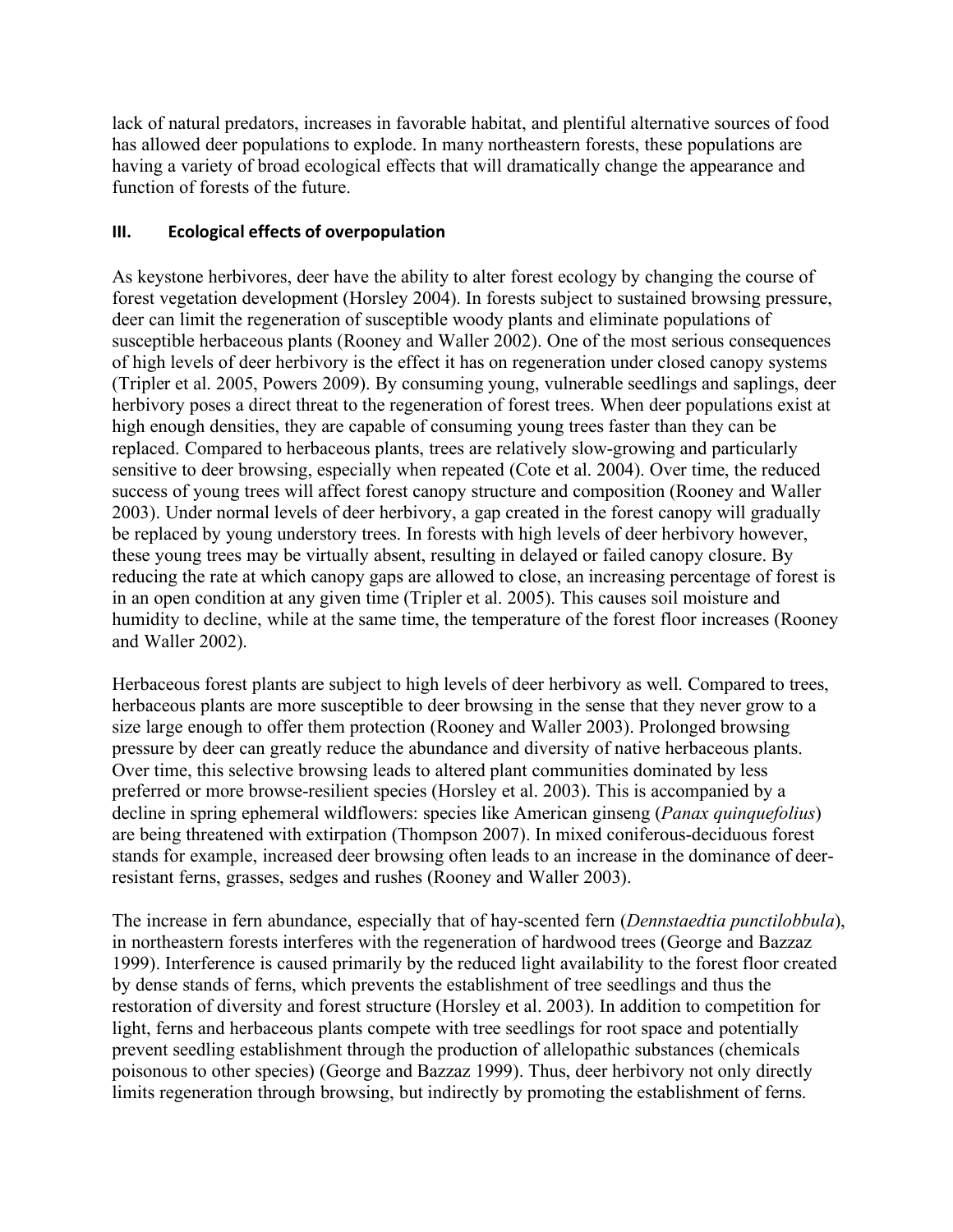Many invasive species benefit from high levels of deer herbivory. Not only do deer serve as a mechanism for the dispersal of seeds of invasive and exotic species, but they also allow these species to exploit the niches left open by declining native species. In many cases, invasive species tend to be disproportionately resistant to deer herbivory when compared to native species (Rawinski 2008). Certain adaptations result in a competitive advantage for invasive species, such as the physical defenses seen in Japanese barberry or the chemical defenses seen in garlic mustard. By avoiding unpalatable plants, deer help to increase populations of invasive species by consuming competing native plants. Once established, plant communities dominated by invasive species are often resistant to reinvasion by native species, meaning the ecological effects of high levels of deer herbivory may be exceedingly difficult to reverse.

Changes in forest structure caused by deer herbivory affect many other forest organisms. The most notable example is forest birds that rely on saplings and shrubs for nesting habitat. In North America, it has been shown that a loss of vertical structure can reduce the abundance and diversity of shrub-nesting birds and the densities of migrant birds (Rooney and Waller 2002). Ground-nesting birds can also be affected by exposure of their ground habitat from deer browsing. The loss of structural complexity in forests affects many species of birds indirectly as well. These open forests cause an increased vulnerability of birds to predators and a greater advantage to the brown-headed cowbird (*Molothrus ater*), a brood parasite that lays its eggs in the nests of other species for them to rear. This parasitism effectively reduces the reproductive success of birds that breed in northeastern forests.

# **IV. Further reasons for population control**

While a variety of problems continue to affect the health of northeastern forests, the issue of deer overpopulation is unique in the sense that it can be dealt with more easily than others. Though all forested ecosystems are important for the ecological services they provide, the Binghamton University Nature Preserve is of special interest for its importance as a teaching and research area, as well as the aesthetic and recreational value it provides to University students and the public. It provides essential habitat, and a sophisticated habitat management plan is implemented by those in charge to promote the highest level of diversity possible. To ensure that these efforts are not wasted, it is necessary to implement a deer management program to reduce populations to healthy ecological levels. More importantly, this overpopulation problem should be addressed before it causes irreversible damage to campus natural ecosystems, and to allow for the forest to begin healing.

In addition to threats to ecosystem health, deer pose a threat to human health and safety, and reducing overabundant deer populations would be beneficial for several reasons. Reduced deer populations would mean a reduction in deer-vehicle collisions (DVC). According to the Insurance Institute for Highway Safety (IIHS), there are an estimated 1.5 million DVC in the U.S. annually, amounting to over \$1 billion in vehicle damage and resulting in about 150 occupant deaths (IIHS 2003). Fifty thousand of these collisions occur annually in New York state (Curtis and Sullivan 2001). Reducing local deer densities through population control has been shown to directly reduce DVC (DeNicola and Williams 2008). Reductions in deer populations could also mean a decrease in the incidence of Lyme disease in humans. Both humans and deer are capable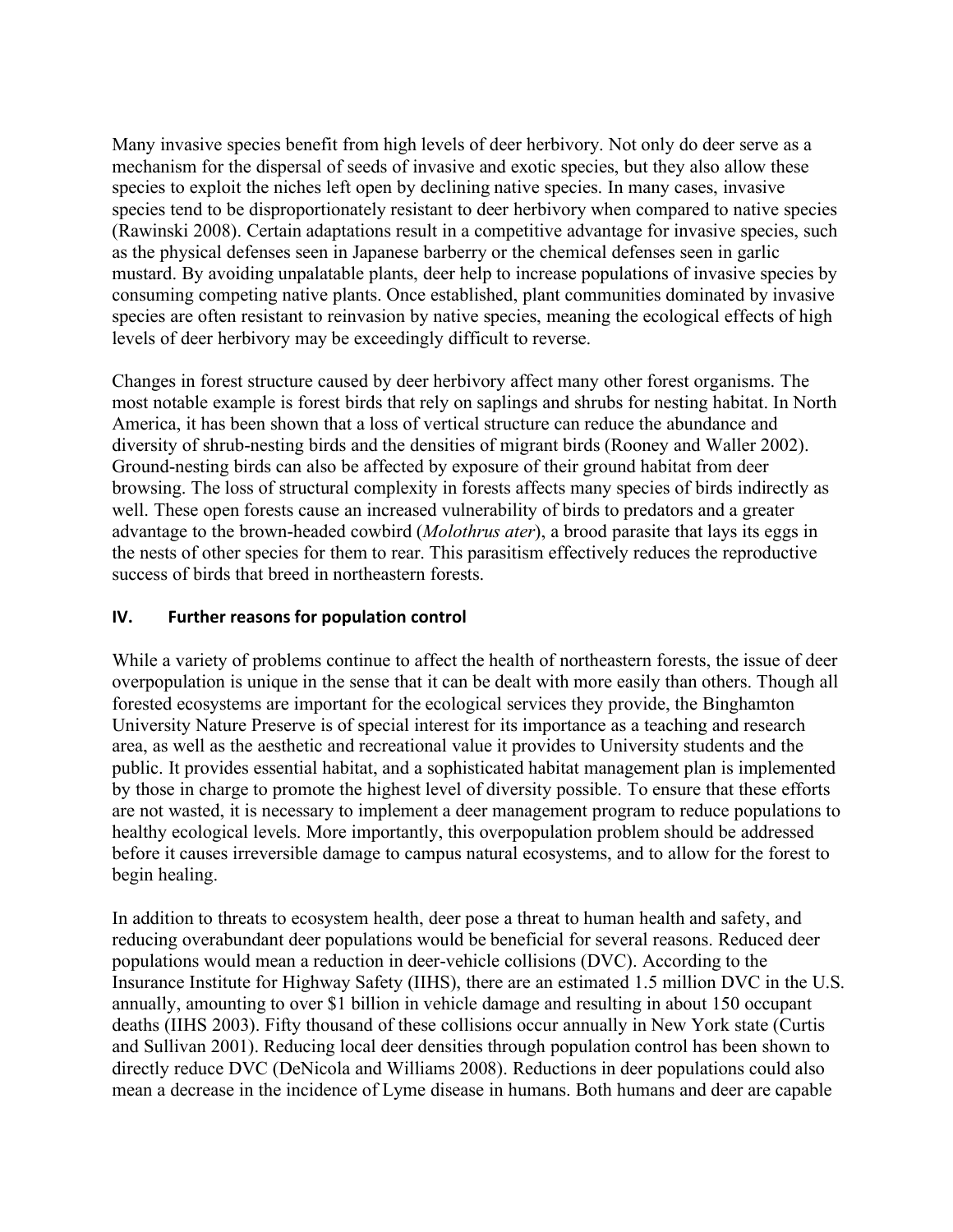of contracting Lyme disease when bitten by infected ticks. Deer are the primary hosts for adult black-legged ticks (= deer ticks, *Ixodes scapularis*), and infected deer serve as reservoirs for the disease. Previous to about five years ago, *I. scapularis* was unknown on campus. Since then, the population of ticks has grown rapidly and an extensive new research project has documented their abundance, range and rate of infection with the Lyme parasite on campus. The Decker Student Health Services Center has seen a recent increase in the incidence of human cases of Lyme disease. Decreases in deer populations have been correlated to decreases in tick populations, and may help to reduce the prevalence of the disease (Stafford et al. 2003). Furthermore, reducing populations would reduce economic costs of damages to agriculture and property caused by deer.

Much of the opposition to deer control is due to failure to realize that population reduction is favorable for deer as well. Competition between deer in overpopulated areas leads to health problems such as decreased body weights, lower rates of winter survival, increased parasite loads and increased levels of disease. Localized deer reduction programs have been shown to cause significant improvements in deer herd health and reductions in deer browsing (Kilpatrick et al. 2001, Stafford et al. 2003). A smaller deer population is thus beneficial for the environment, humans and deer alike.

# **V. Binghamton University Campus – 40+ years of deer overabundance**

Though deer densities are high in many northeastern forests, differences in forest management can result in uneven distributions of deer populations. Hunting bans on private and especially on public lands can cause population densities to exceed those of the surrounding areas (Cote 2004). Such is the case on the Binghamton campus in the Nature Preserve and natural areas. This phenomenon has been observed on other New York campuses such as Cornell and Vassar, which have responded by implementing active management plans to reduce deer densities and lessen their associated environmental impacts.

**a. Influence of deer herbivory on Binghamton University natural areas and campus**  There is significant physical evidence in both the developed and undeveloped areas of the Binghamton campus demonstrating the negative impacts of the deer population on vegetation. Deer lack upper incisors and so deer browsing is easily distinguished by the torn or jagged appearance of foliage. Throughout the core campus area, many of the plants used in landscaping and numerous lawns provide high-quality food for deer. In the natural areas, most trees have been stripped of foliage within the height of a deer's reach. This has led to the formation of a distinct browse line found throughout much of the campus natural areas, and the forest understory is protected only on the slopes too steep to be easily traversed by deer. In the CIW Woods, larger amounts of vegetation in several experimental enclosures clearly show the difference between areas protected from deer and those subjected to deer browsing. Almost all of the understory in the CIW Woods has either been destroyed or shows evidence of deer browsing. Species not usually preferred by deer, such as American beech, show evidence of extensive browsing, whereas ferns and invasive species such as Japanese barberry (*Berberis thunbergii*) and Asian bush honeysuckle (*Lonicera tatarica x morrowii*) show few signs of browsing, if any. A recent study of seedlings in historically established plots showed zero seedlings of any species growing in any plot (Population Ecology course, Dr. John Titus, 2012). The only seedling-sized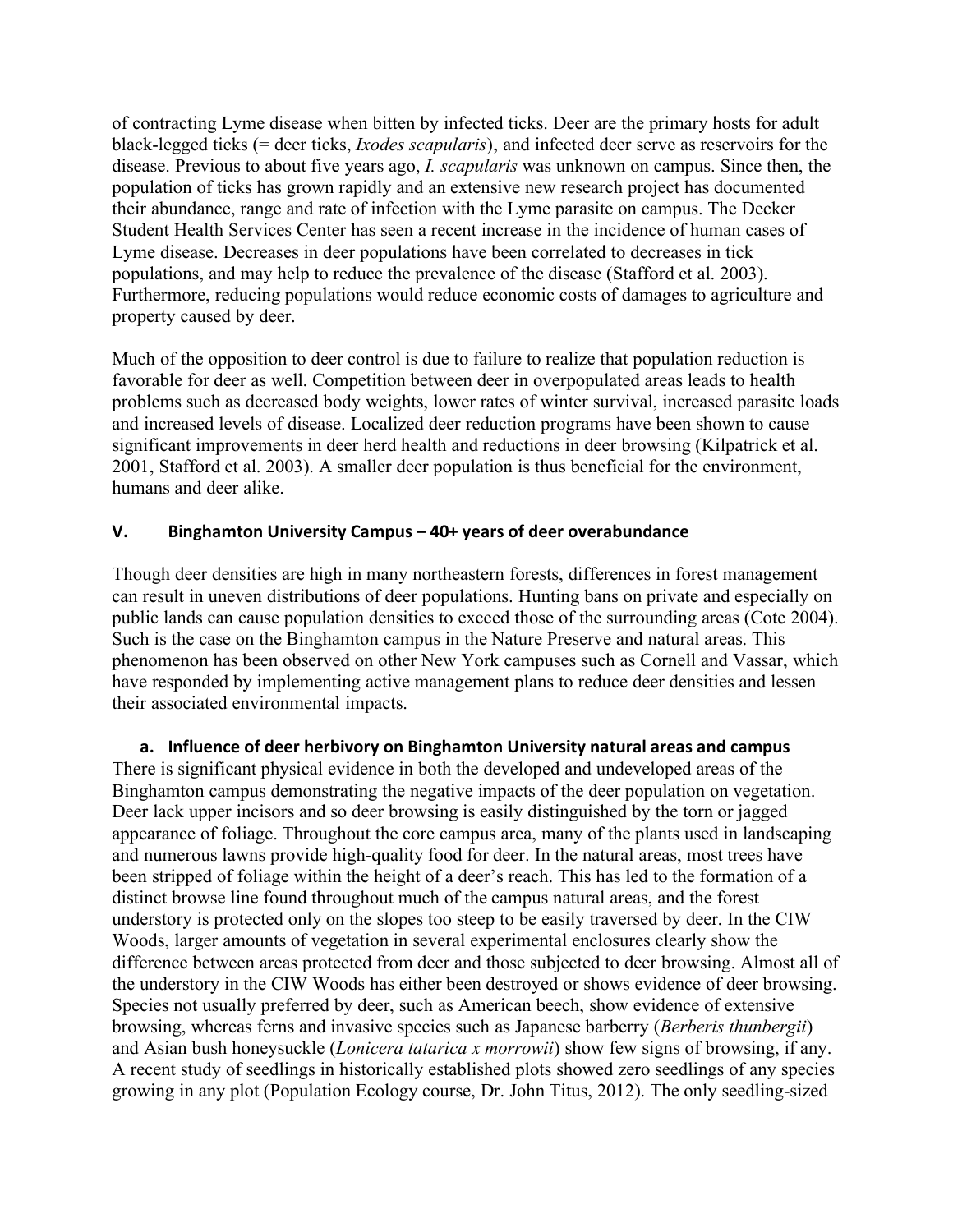trees that were found were beech sprouts that deer can't kill. However, beech sprouts don't grow because deer eat them. Another recent study by the Conservation Biology class found no understory sapling under five years old and no canopy tree species under 20 years old.

Twelve species of forest-floor wildflowers formerly found in the Binghamton University Nature Preserve have not been documented in recent years, due in large part to deer herbivory:

# **Forest wildflowers that have disappeared from campus**

Wild ginger – Herbarium specimen 1977; last seen in Anderson Center Woods ca. 1997 Blunt-lobed hepatica – Herbarium specimens 1957, 1962, 1964 Canada violet – Herbarium specimens 1961, 1966 Long-spurred violet – several groups disappeared between 1995 and 2000 Yellow forest violet – Herbarium specimens 1961, 1964, 1968 Round-leaved yellow violet – Herbarium specimens 1962, 1964 Barren strawberry – large clones all disappeared between 2000 and 2006 Dwarf ginseng – Herbarium specimen 1962; last seen in Anderson Center Woods in 1980s Yellow bead-lily – many clones in 1995, but all disappeared between 2000 and 2006 Perfoliate bellwort – Herbarium specimen 1964 Yellow mandarin – last seen 1995 White trillium – last seen 1995

# **Forest wildflowers that have decreased by more than 50 percent from campus between 1995 and 2006**

Wood anemone Red trillium Painted trillium False Solomon's seal

Several species of ground-nesting birds that once nested in the Binghamton University Nature Preserve have not been documented in several decades:

# **Forest ground-nesting birds that have disappeared from campus since 1975**

Hermit thrush Black-and-white warbler Worm-eating warbler

#### **Forest ground-nesting birds that have decreased on campus between 2001 and 2011**

Veery ( $2\rightarrow 0$  on lower campus,  $4\rightarrow 3$  overall) Ovenbird (5 $\rightarrow$ 2 on lower campus, 20 $\rightarrow$ 10 overall)

#### **Only other ground-nesting bird remaining**

Dark-eyed junco  $(4\rightarrow6)$ 

#### **b. Deer counts**

Deer population in the CIW Woods suggests that this population exceeds the recommended density needed to prevent harmful effects to the environment. In the Deer Management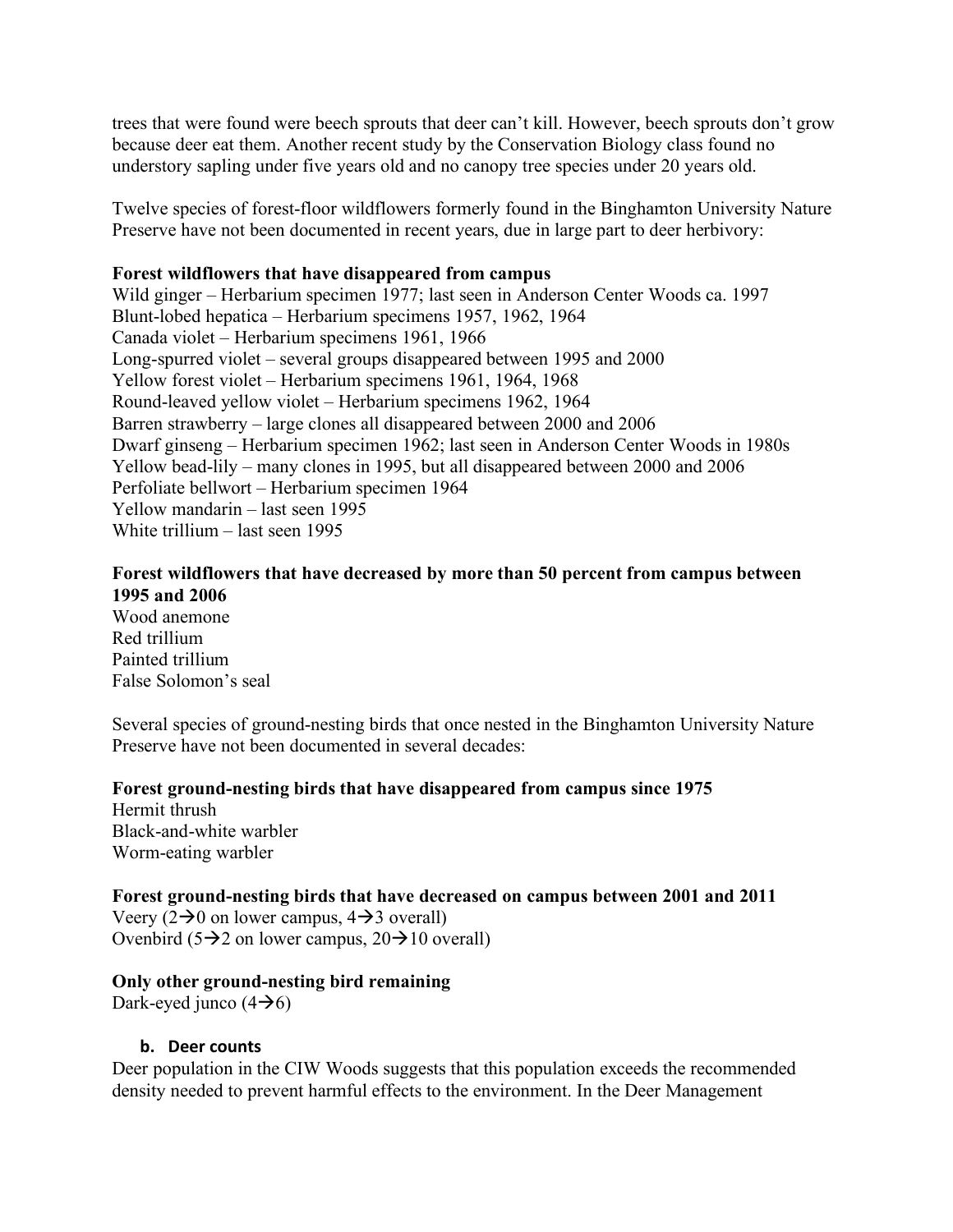Memorandum created by the Vassar Farm Oversight Committee, DEC Wildlife Biologist Kevin Clark suggested that a density below 30 deer/mile² allows for forest regeneration, and a density below 15 deer/mile<sup>2</sup> prevents negative impact to the environment. In another experiment designed by Horsley et al., a system of four enclosures were created and stocked with deer representing densities of 4, 8, 15 and 25 deer/km². Results indicated that the threshold of deer density for negative impacts on forest vegetation was >~8 deer/km² (Horsley et al. 2003). This is roughly equivalent to 20 deer/mile².

#### **i. Aerial infra-red count**

The Binghamton University campus and adjoining buffer areas were surveyed by use of an aerial infrared (IR) deer count flight on the night of March 29, 2013. The count was taken between 10:28 p.m. and 11:41 p.m. The count was conducted by Davis Aviation and analyzed by Stockton Infrared Thermographic Services, Inc. The total number of deer was 260. The number of deer counted on University property was 135. Outside University property, but close to the boundary, were 125 individual deer. The number of deer directly using the campus natural areas is over 10 times the carrying capacity for a healthy forest ecosystem. Recent aerial counts were conducted in 2015 (213 total: 127 inside, 86 outside) and 2018 (173 total: 124 inside, 49 outside).

#### **ii. Deer censuses on foot**

As the campus deer become more and more habituated to human presence, deer behavior allows for easier counting than would occur in a habitat with hunting or predators. The impact of deer on our land is great enough that standard measurements of deer populations actually overestimate deer numbers. Since deer tend to go into yards, the majority of campus deer migrate down from the upper elevations in the winter. Deer counts have been conducted by the Binghamton University steward of natural areas every winter since 2006, using transects through each forested area among the buildings and lower elevation areas of the Nature Preserve. In the higher elevations of the Nature Preserve, deer are more difficult to count as they are still somewhat shy of people and the terrain allows for more places to hide. In 2006, 45 deer were present. In 2008, the number of individual deer found on campus was 55, with the majority (40) found in and around CIW. In 2012, 59 deer were counted in the lower elevation, with 43 in the campus natural areas and the remaining 16 in the lower elevations of the Nature Preserve. (Update: In 2014, 65 deer were counted.) The lower elevation counts amount to half the deer actually living on University land, according to the FLIR thermal imaging results. No matter what technique is used to count deer, from infrared imaging to visual count to capture, there will always be a percentage of the population that evades census (Haroldson et al. 2003.) Given that  $\sim 60$  deer can be directly observed and there are most certainly more, previous estimates of 80 deer were quite conservative. Management efforts will concentrate on the most densely populated areas.

#### **iii. CIW deer counts in 2011**

Though the distribution of deer populations varies temporally throughout the year as shifts in resource availability occur, an index of the campus deer population was taken in early 2011. A series of counts was performed in a 33-acre area known as the CIW Woods. The CIW Woods was chosen as a study site for its size and clear boundaries of campus roads. During the winter months, deer congregate in areas known as deer yards and tend to select areas with greater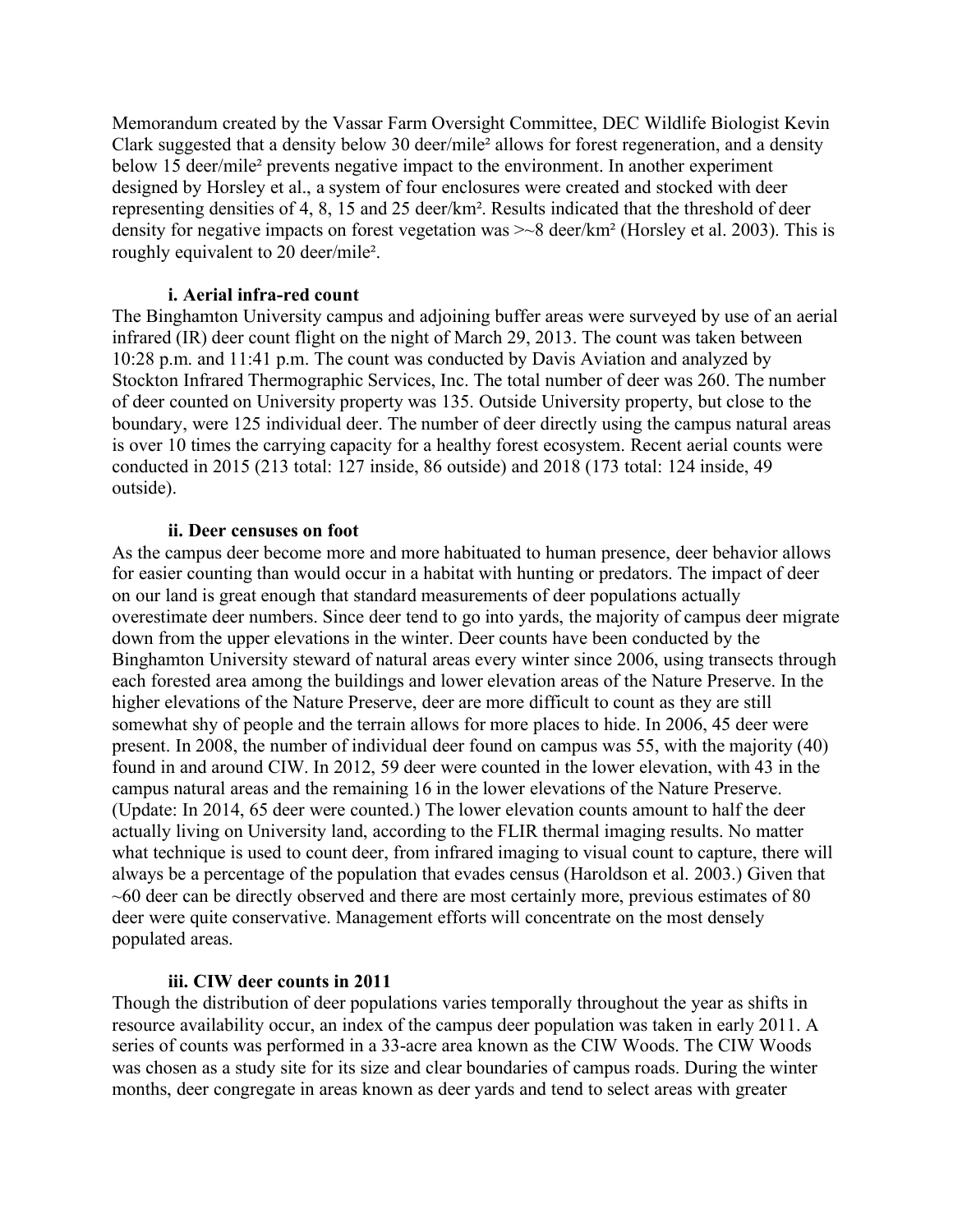densities of evergreen trees that provide shelter from snow and wind. Deer select the CIW Woods for this reason, though there are numerous other suitable sites for deer yards in other campus natural areas.

Deer counts were performed visually and on foot. Campus deer tend to be relatively accustomed to the presence of humans, and deer can be followed with relatively little disturbance. Even when disturbed, campus deer tend to flee only very short distances. This allows deer to be driven in a certain direction with relative ease, and deer were followed until they congregated into larger herds. To avoid double counting, the results represent the maximum number of deer in field of view at one time. Using this method, the possibility of over-counting is avoided, and the maximum number of deer recorded in each entry represents the minimum number of deer present on the Binghamton campus at a given time. Some entries were omitted because deer fled the boundaries of the study site before they could be counted, and so data has been limited to reliable entries.

Date: Number of deer

- March  $15$  16
- March  $24$  31
- March  $27 \times 26$
- April 6  $22$
- April 8  $23$
- April  $13 \t 11$

Table 1. Numerous counts showing large numbers of deer in the CIW Woods.

On the 33-acre study site, the presence of an average of 21-22 deer represents a population density of 420 deer/mile². Observations suggest that the CIW Woods has the highest population density of deer on campus, but other areas clearly show similar levels of damage caused by deer. Together, the combined area of the Binghamton campus is 930 acres. Of this, over 600 acres are undeveloped and in a natural state, including the 182-acre Binghamton University Nature Preserve. The remaining acreage is developed, creating a mixture of suitable habitats protected from hunting for deer to exploit. A recent pellet count study conducted in February 2012, estimated deer from 113 to 1650 deer/mile², estimates far greater than the actual number of deer observed on campus. This demonstrates that the intensity of use of the forest by deer is worse than the actual number of deer.

# **VI. Possible methods of lessening impact of deer on our forests**

Unfortunately, we can no longer rely on natural methods to reduce the impact of deer on forest ecosystems, as large predators have been extirpated from the Northeast. These predators require large territories, and the same habitat fragmentation that has benefitted deer populations has removed the possibility of their reintroduction. Though general hunting is often accepted as the traditional means of deer population control, it doesn't always effectively control deer populations and is often prohibited. Controlled hunting and special hunting periods would be needed.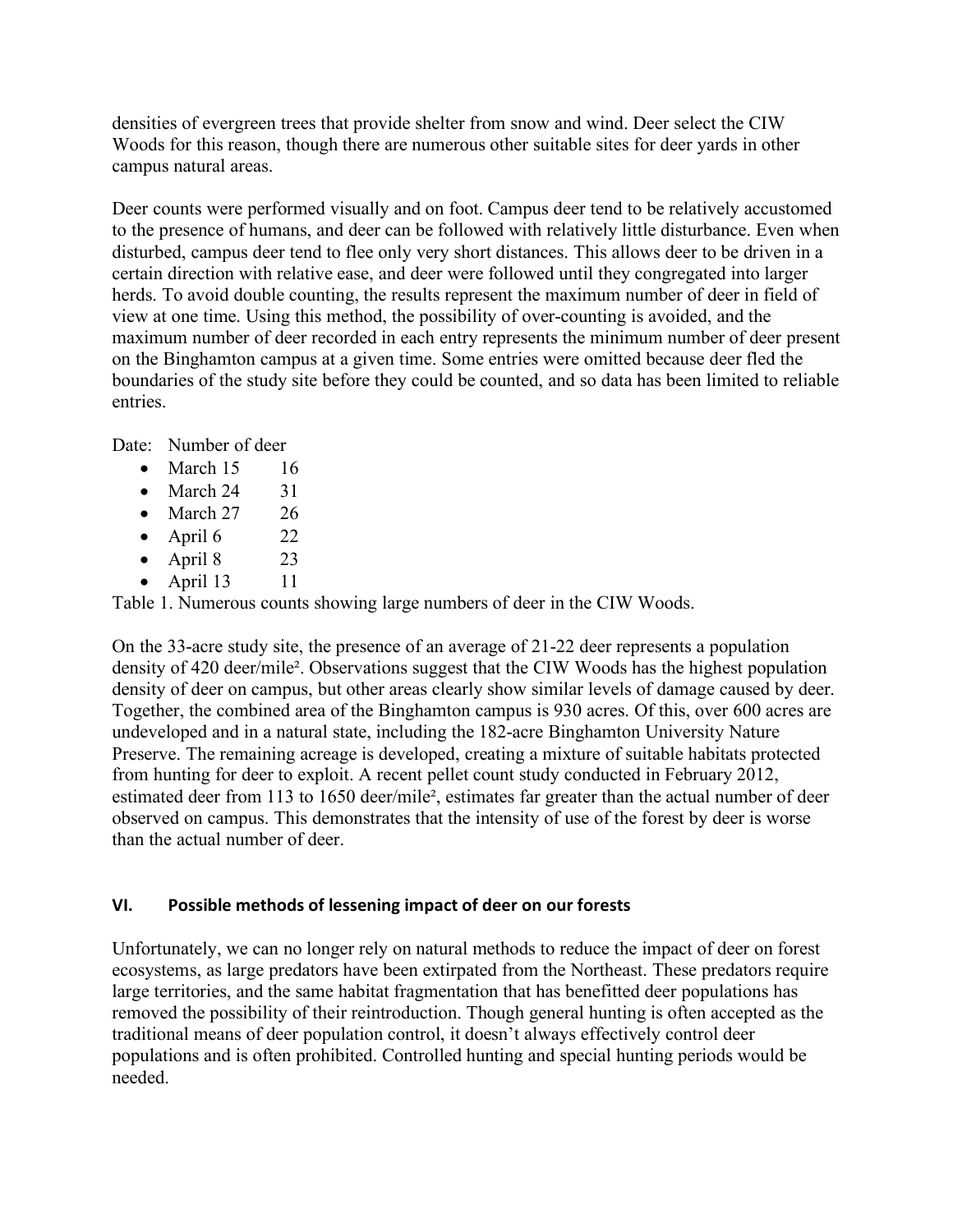In these situations, other forms of control must be used, and a variety of methods have been created to reduce and maintain deer populations at desired densities. Many non-lethal methods of control have proven to be ineffective, and many of the more successful lethal methods remain highly controversial. Any effective deer population control-effort must contain active forms of control aimed at physically reducing the number of deer, followed by the long-term maintenance after the deer density has been lowered to the desired level (DeNicola et al. 2000). Methods of deer population control are evaluated according to effectiveness, amount of suffering of the deer and cost (including money, time and effort).

## **a. Fencing**

## *Fencing the whole campus is impractical, doesn't meet ecological goals and would cause deer to suffer. Can be effective for smaller, sensitive areas or combined with other methods.*

Fencing off a square mile of land with a highly uneven border and differing elevations is highly impractical both in cost and logistics. Fencing doesn't allow for the natural movement of many animals, including the deer, and doesn't follow the management goal of including deer in a healthier forest ecosystem. A major problem is what to do with the deer inside the fenced-in area. Do we try to remove them (see below) or leave them to starve and die inside the fenced-in area? Our deer depend on walking around campus and surrounding neighborhoods to compensate for their own depletion of food in the forest. Deer trapped inside the fencing will surely starve to death, which is cruel and wasteful.

## **b. Capture and translocation**

*If the goal is not to kill deer or cause suffering, relocation doesn't work.*

Lethal methods of population control are often met with resistance, and so non-lethal control methods such as relocation are frequently attempted. Relocation involves the trapping and transport of deer, and has proven to be expensive and labor-intensive with low rates of survival. An important requirement of relocation programs is suitable release sites capable of accommodating new deer. In areas already afflicted with deer overpopulation, these sites are usually rare or absent. Prior to capture, deer in overpopulated areas are typically in poor physical health due to competition with other deer. During capture and transport, exhaustion and high levels of stress often lead to a disease known as capture myopathy, causing delayed mortality in released deer (DeNicola et al. 2000). Death from capture myopathy can occur up to 26 days after capture (Beringer et al. 2002). Mortality rates of 45 to 95 percent have been documented and reviewed by the Michigan Department of Natural Resources (2000). The capture and transport of deer also requires the use of expensive tranquilizers, most of which are controlled substances requiring special licenses from the U.S. Drug Enforcement Agency (DeNicola et al. 2000). Each deer costs several hundred dollars to relocate, with estimates ranging anywhere from \$400 to \$2,931 (DeNicola et al. 2000). This is a substantial amount considering the limited effectiveness of relocation and the low rate of survival in released deer. Relocation does nothing to prevent the immigration of new deer, and relocated deer may cause problems in the release area similar to those of the capture site.

At the present time, Environmental Conservation Law §11-0505 (3) prohibits the trapping of deer except under special permit issued by the Department of Environmental Conservation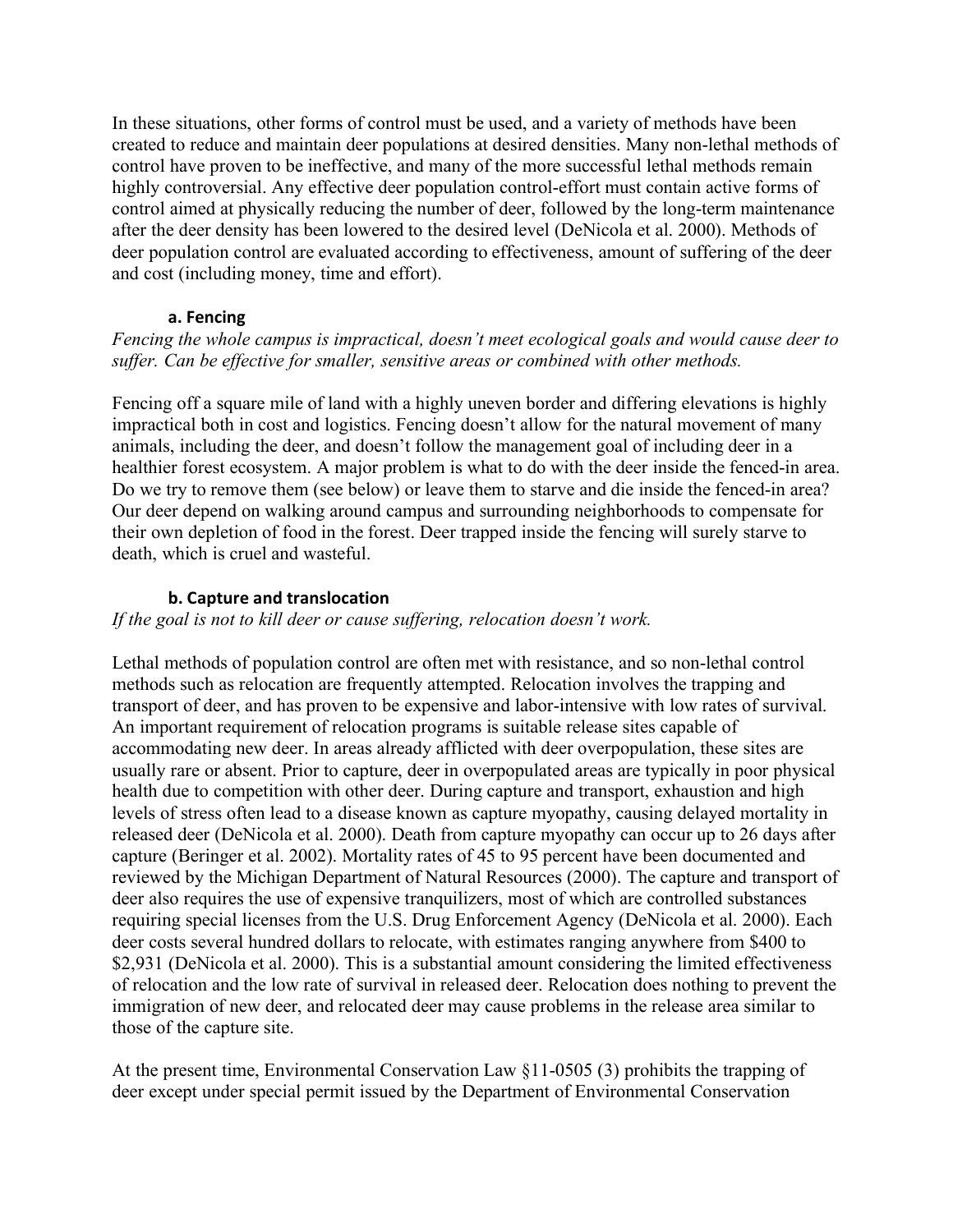(DEC) for scientific purposes. A DEC permit is required to capture and relocate deer. Current laws and concerns about disease preclude such permits being issued.

# **c. Fertility control**

*Ineffective in reducing deer numbers sufficiently to affect ecological restoration.*

There are two major methods of fertility control: surgical sterilization and contraceptives.

Similar to other methods of non-lethal control, sterilization is both expensive and labor-intensive, requiring a surgical operation performed by a licensed veterinarian. Many of the problems associated with sterilization involve the trapping of deer. Trapping deer increases the likelihood of suffering and mortality. Sterilization requires the capture of fertile female deer, so the capture of males or previously sterilized females results in wasted capture effort (Merrill et al. 2006). Trapping also affects the likelihood of recaptures in one of two ways. Previously captured females may avoid traps due to the associated stress of capture, resulting in a decreased number of recaptures, or previously captured females may be attracted to traps due to the presence of bait, ultimately resulting in an increased number of recaptures and leading to an inadequate number of sterilized deer (Merrill et al. 2006).

Despite optimistic reports by proponents of fertility control, most research suggests that contraceptive methods are effective only in populations with limited immigration (islands, enclosed herds), and even then only after many years. Fire Island National Seashore has shown varied results: the most dramatic is one study area that showed a decline of deer by 60 percent over 10 years (Naugle et al. 2002, Underwood 2005). After a 60 percent reduction in one study area, the deer population is still greater than what Binghamton University is starting with. This is not consistent with our goals of reducing impact of deer herbivory on Binghamton University forests. Adding another 10 years of intense feeding pressure to over 40 years of deer impacts puts forest recovery in jeopardy. In order for a population to decrease, it requires negative growth, meaning that the mortality rate must exceed the birth rate. Over time, fertility control programs may be able to achieve small reductions by reducing the number of fertile females, but this does not account for immigration in open populations. At Binghamton University, deer are easily able to migrate between the natural areas of campus and adjacent suburban areas, making the use of sterilization questionable. In populations with substantial rates of immigration, it is doubtful that fertility control will be able to reduce the population size, regardless of management effort (Merrill et al. 2006). Fertility control may be a useful tool in population maintenance, however, and may be more successful and cost effective following an initial major reduction in population numbers (Rooney 2010).

# **d. Controlled hunting**

*More effective in maintaining balanced deer numbers after an initial reduction. Given that culling may not be an option, hunting is the "next best" strategy. Strategy recommended as for 2018.* 

Though many identify hunting as the traditional means of controlling deer populations, the number of hunters in the U.S. has been decreasing since the 1970s (Brown et al. 2000). More importantly, there has also been an increase in lands where hunting is prohibited (Brown et al.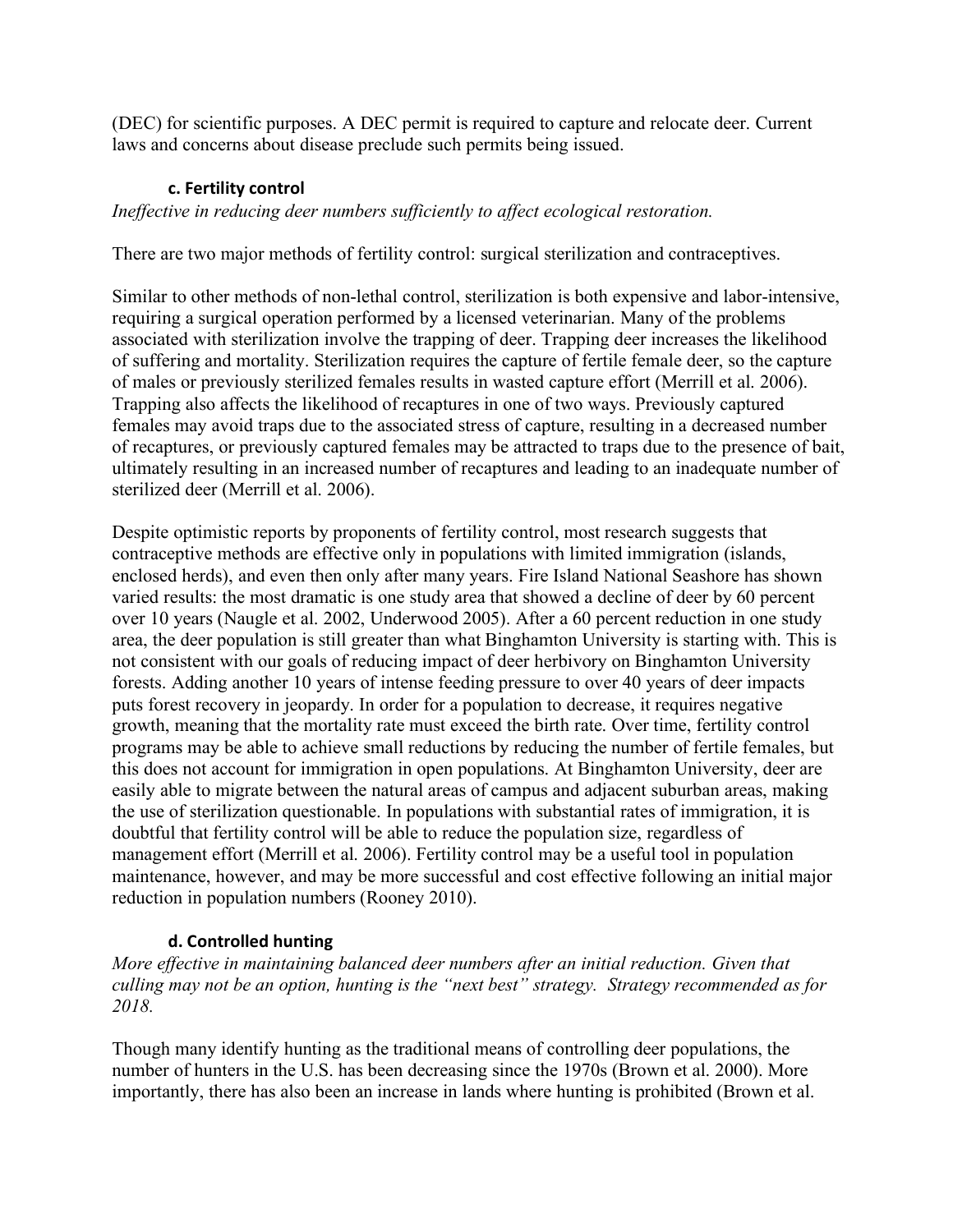2000), including residential areas and areas like the Binghamton University campus. In these situations, controlled hunting can possibly be used to reduce deer populations. This requires hunters to obtain a special license to hunt within protected or residential areas and out of season and is often accompanied by a skill test to ensure a hunter is proficient. Though the hunting technique used is dependent on the area, archery hunting is often the most practical method in populated areas. Compared to the use of firearms, archery hunting is less disruptive and the limited range of arrows makes it a safer option. Controlled hunting programs have the potential to be very cost effective depending on the hunters used. Groups of professional archery hunters do exist, however, local volunteers can be used to reduce costs. Limitations of controlled archery hunting include possible lower rates of success compared to firearms hunting, meaning a longer time to reach target populations, and some likelihood of injured deer in residential areas. Specific to Binghamton University, the number of areas on campus at a legal distance from dwellings without permission (500 ft. NYS, 1000 ft. Vestal) is limited. In 2014, NYS law changed the setback distance without permission for bows from 500 ft. to 150 ft and 250 ft. for crossbows. Controlled hunting programs have proven safe (Doer et al. 2001), but because of access to University property it would be ideal to have a special out-of-season permit to hunt in the safest time period, during winter break when students are away and the least number of people are likely to be in the natural areas. NOTE: For the 2018 Pilot Program, hunting will occur within the late legal season, but after students have left campus.

#### **e. Drive to adjacent privately owned legal hunting properties**

*Requires a large number of "drivers," but may be effective if the deer move.*

In the Binghamton University Nature Preserve, it may be possible to do a drive. A drive involves a number of people attempting to move (drive) deer in the direction of waiting hunters. All involved must have hunting licenses whether or not they are handling firearms/bows. The goal of the drivers is to move the deer calmly, so that the deer are moving far ahead of the drivers to allow hunters to make safe shots. Deer drives are rarely published as a control method, but have been used to count deer before intensive traditional hunting (Berhend et al. 1970). It's possible to do a drive during established hunting seasons, but would likely be safer and more effective with a special season similar to controlled hunting above. NOTE: This will not occur in 2018.

#### **f. Culling with sharpshooters**

*Safe and effective when repeated or combined with other options, but elicits negative publicity.*

Many communities and institutions have used trained personnel to remove deer through sharpshooting, which is perhaps the most effective, yet most controversial, means of lethal deer control. A number of cautions can be taken to ensure that sharpshooting is effective, safe and humane. DeNicola et al. suggests the following measures be taken: (1) baits should be used to attract deer to predetermined removal areas, (2) deer should be shot from portable tree stands, blinds or a vehicle during the day or night, (3) deer should be shot through the head or neck whenever possible to ensure quick and humane death, (4) deer should be processed in a closed and sheltered facility, and (5) meat should be donated to food banks to be distributed to hungry people in the community (DeNicola et al. 2000). In addition to these measures, the use of firearms equipped with noise suppressors and the careful selection of shooting times can limit disruption and make these programs largely unnoticeable. A cull along these lines would take only a few days. Compared to other methods of deer control, sharpshooting has the potential to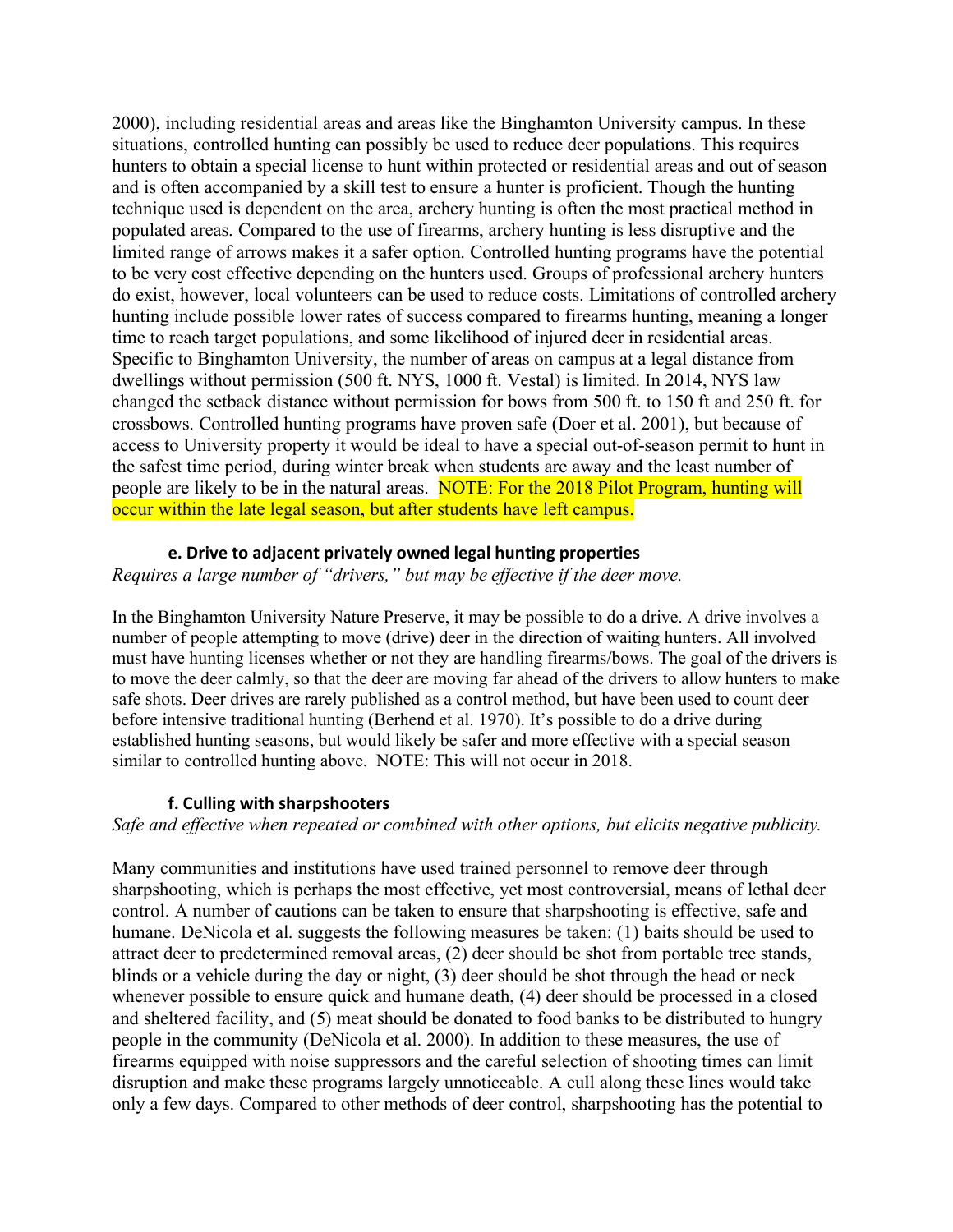be the most cost effective. White Buffalo, Inc. is the premier non-profit wildlife management and research organization using sharpshooting as a means of control and estimates the cost per deer to range from \$150 to \$400 (White Buffalo, Inc.).

Public reaction is an important consideration when choosing a management method. Though non-lethal methods of control are often preferred by animal rights advocates, these methods are less effective and take a longer period of time for any reduction in population to occur, thus allowing the negative effects of deer overpopulation to persist. The results of lethal forms of deer control are seen almost immediately, and methods like sharpshooting have added benefits. White Buffalo, Inc. has removed 9,000 deer to date and these programs have donated over 200,000 pounds of venison to food shelters for distribution (White Buffalo, Inc.).

## **VII. Examples of current management programs used by other institutions**

*There are nearly 30 deer reduction programs in NYS according to NYups.com and many in practically every state. Airports, parks, municipalities, and many other areas of NYS have the needed to reduce deer populations. There are many more examples than what are described in this document.* 

#### *Westchester County, NY*

Bow hunting programs in county parks. Different parks have different times and restrictions. Parks remain open during the season.

*Suffolk County, NY* Suburban bow hunting program.

*Albany, NY* Albany Pine Bush Preserve allows hunting in different areas during specific times of the year.

*Town of Dewitt, NY* Implemented a hunting program in 2017.

#### *Cornell University*

Cornell University in Ithaca, N.Y., has designed and is currently using a management program incorporating both sterilization and controlled hunting to reduce deer populations on campus and surrounding suburban areas, agricultural lands and woodlots. The following information has been obtained from the 2007-2010 Progress Report prepared by Curtis and Boulanger assessing Cornell's deer management program. Sterilization is used near campus where hunting cannot be used as a management tool, and hunting is used in surrounding areas where state regulations do not prohibit the discharge of firearms. The hope is to reduce deer populations in the hunting zone to prevent immigration that interferes with sterilization efforts in the sterilization zone. Seventyseven deer have been sterilized since October 2007, at a cost of \$1,075 per deer. The surgical costs were \$550 per deer, and labor costs for capture and marking amounted to an additional \$525 per deer. This was practical for Cornell because surgical costs were donated to the program by the College of Veterinary Medicine, but the costs of sterilization may be too high for other institutions. The controlled hunting efforts required DEC Deer Management Assistance Program permits, allowing hunters to take only antlerless deer to reduce the reproductive potential of the deer herd. Beginning in 2008, the controlled hunting program harvested 69 deer during the 2008 season and 112 deer during the 2009 season with the increase in harvest due to additional lands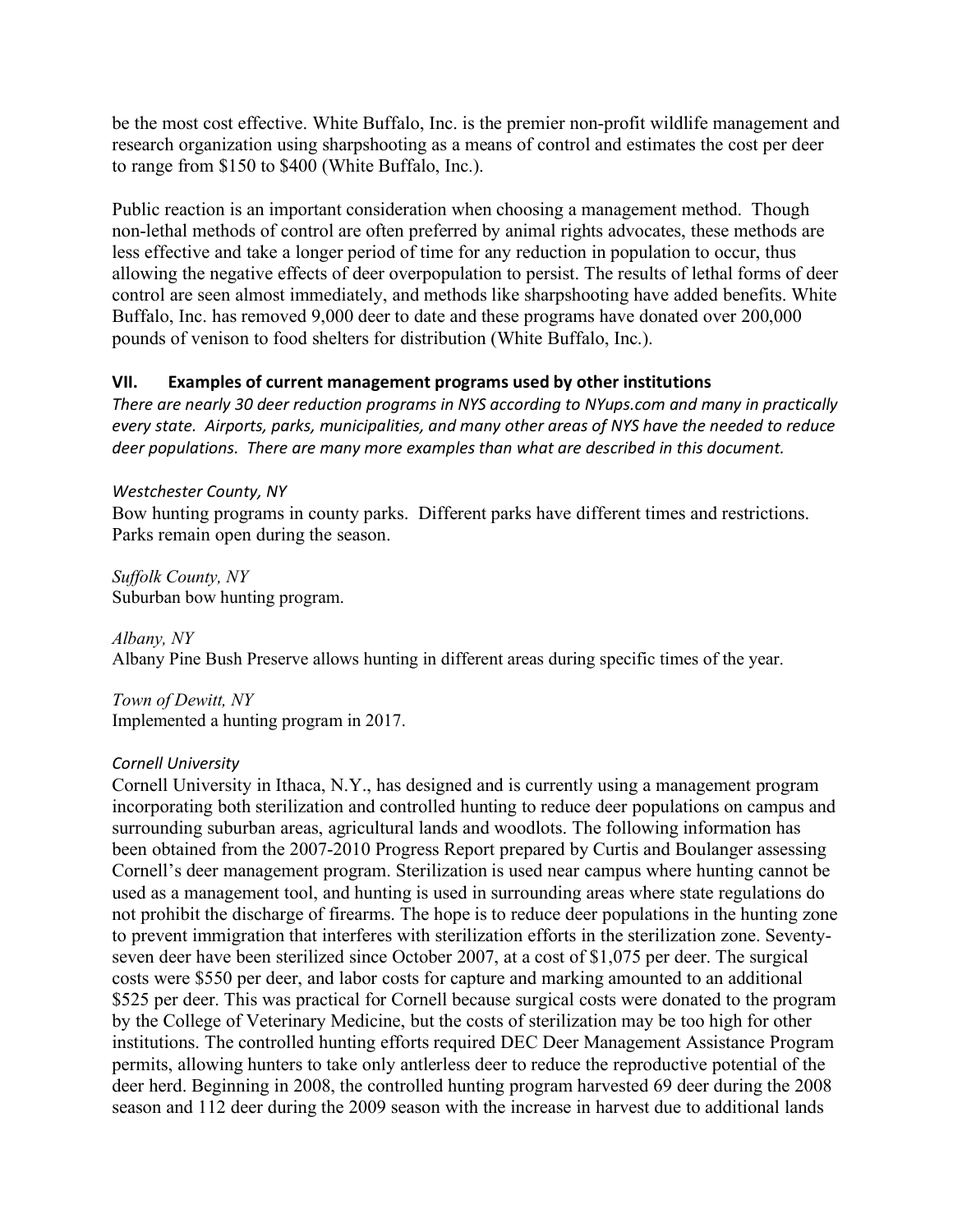added to the management area. These combined efforts have begun to show moderate success and the population density has been lowered from 52 deer/mile² in 2009 to 46 deer/mile² in 2010. Cornell describes deer management issues at https://deeradvisor.dnr.cornell.edu/

## *Vassar College*

Vassar College in Poughkeepsie, N.Y., has also recognized the need to reduce the deer herd on its 530-acre Farm and Ecological Preserve. Research at Vassar has shown that overpopulated deer are preventing forest regeneration. Flyovers using infrared photography revealed 100 deer in the management area, translating to a population density of around 125 deer/mile². The goal set forth in the Vassar management plan was to reduce deer population density to 20 deer/mile <sup>2</sup>, meaning a population of 15 deer on the Farm and Ecological Preserve areas. Vassar acquired a Nuisance Deer Permit from the NYSDEC and contracted the non-profit organization White Buffalo, Inc. to remove deer using a sharpshooting program (Henry 2010). A total of 64 deer were removed from the management area in January 2010, in two nights of sharpshooting. Now that the deer population has been reduced, the Vassar management plan hopes to maintain the population using controlled hunting. By reducing its deer population to ecologically healthy levels, Vassar College is protecting ecosystem health and the future use of the Farm and Ecological Preserve for education and research.

## **VIII. Recommendations for Binghamton University**

Binghamton University should follow suit and adopt an active management program with the goal of reducing and maintaining deer populations at densities low enough to prevent negative impacts to the campus environment. As an initial step, this management plan recommends trying controlled bow hunting combined with drives to push deer into adjacent privately owned legal hunting areas; and fencing off large areas of the forest. The true indicator of population management success will be the recovery of forest understory, the presence of new tree seedlings and wildflowers.

NOTE: December 2018 A controlled hunt pilot program will be implemented. The hunt will occur on the last three days of the legal late hunting season after the majority of students have left campus. The Nature Preserve will be closed during the hunt.

Though management programs involving lethal control are controversial, they are justified because they are the most successful method to accomplish these goals. Sharpshooting programs like that of Vassar College have received a certain amount of publicity, but programs like these are valuable because of the immediate results. More importantly, these programs can be safely implemented on a college campus. The constant presence of people on the Binghamton campus and in campus natural areas creates a need to limit the actual time spent removing deer.

Sharpshooting efforts can limit the number of harvests and can be carried out at night to limit disturbance. For this reason, sharpshooting is a more practical alternative to controlled hunting, which requires a longer hunting period and may not initially achieve the same results. However, given that culling is not currently on the table, controlled hunting is the closest alternative. Controlled hunting programs with archery have been implemented in many municipalities and have proven safe.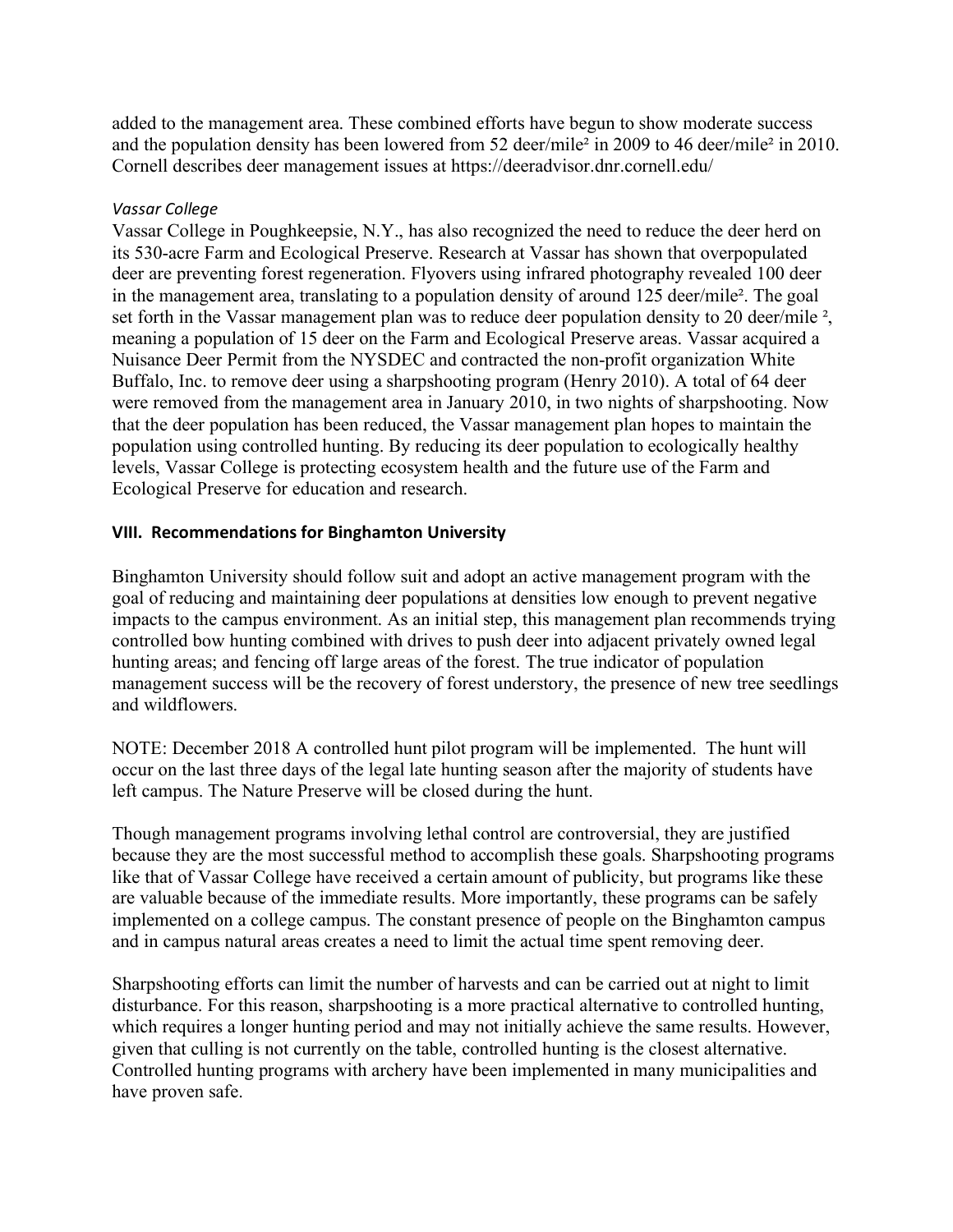Any control efforts should occur during break periods throughout the year when students are absent from campus, with the winter break period being the most critical. During winter break from December to January, visibility is high and there are a minimum number of visitors in the Nature Preserve, improving the safety of the program. Also at this time, deer are concentrated in deer yards, allowing for easy and efficient removal. After an initial population reduction, population densities should be monitored and could be maintained accordingly using a similar harvest program during the winter break period every 3-6 years for culling or every year with hunting. As with other programs, a portion or all meat harvested can be donated to local food shelters for distribution (depending on desire of the food shelter or CHOW), and so a local reduction of the deer population would not only greatly benefit Binghamton University but the surrounding community as well.

#### **IX. Ethical considerations**

The topic of deer management has long been a cause for disagreement between conservationists and animal rights advocates. In general, conservationists recognize the need for population control to preserve ecosystem health, while animal rights advocates are strongly opposed to any form of management involving lethal control. When discussing the ethics involved in deer management, it should not go unnoticed that human activities are responsible for the increase in deer populations that have led to current overpopulations. These activities have altered nature's course, and allowing nature to follow this altered course has led to the current overpopulation problem. Natural methods of population control have been removed and at the same time landuse practices have created vast amounts of high-quality food and favorable habitat for deer. Humans are responsible for the extirpation of natural predators from the Northeast and so we should be responsible for assuming the role of predators in northeastern ecosystems. This entails ensuring sufficient deer mortality, which is essential in promoting herd and ecosystem health.

Still, there will always be those who believe that it is morally wrong to kill a deer in any situation. It is also morally wrong to allow deer overpopulations kill an entire forest. The ecosystem as a whole is far more important than individual deer, and the continued existence of other species may be dependent on reducing deer populations. Deer will continue to thrive even when management efforts are needed, and deer harvested in these programs can be donated to feed the hungry, meaning that nothing is wasted. Finally, we can draw upon the words of Aldo Leopold. "A thing is right when it tends to preserve the integrity, stability and beauty of the biotic community. It is wrong when it tends otherwise." This is the goal of deer management programs, and we should be fully committed to this sort of ethic. Despite the stigmas associated with management programs involving lethal control, they ultimately result in more good than harm.

#### **X. Future actions**

The deer management plan is an adaptive one. Future actions depend on a number of factors, from the deer population recovery rate to agreement among decision makers. One the most important indicators of future action will be the recovery of the forest ecosystem.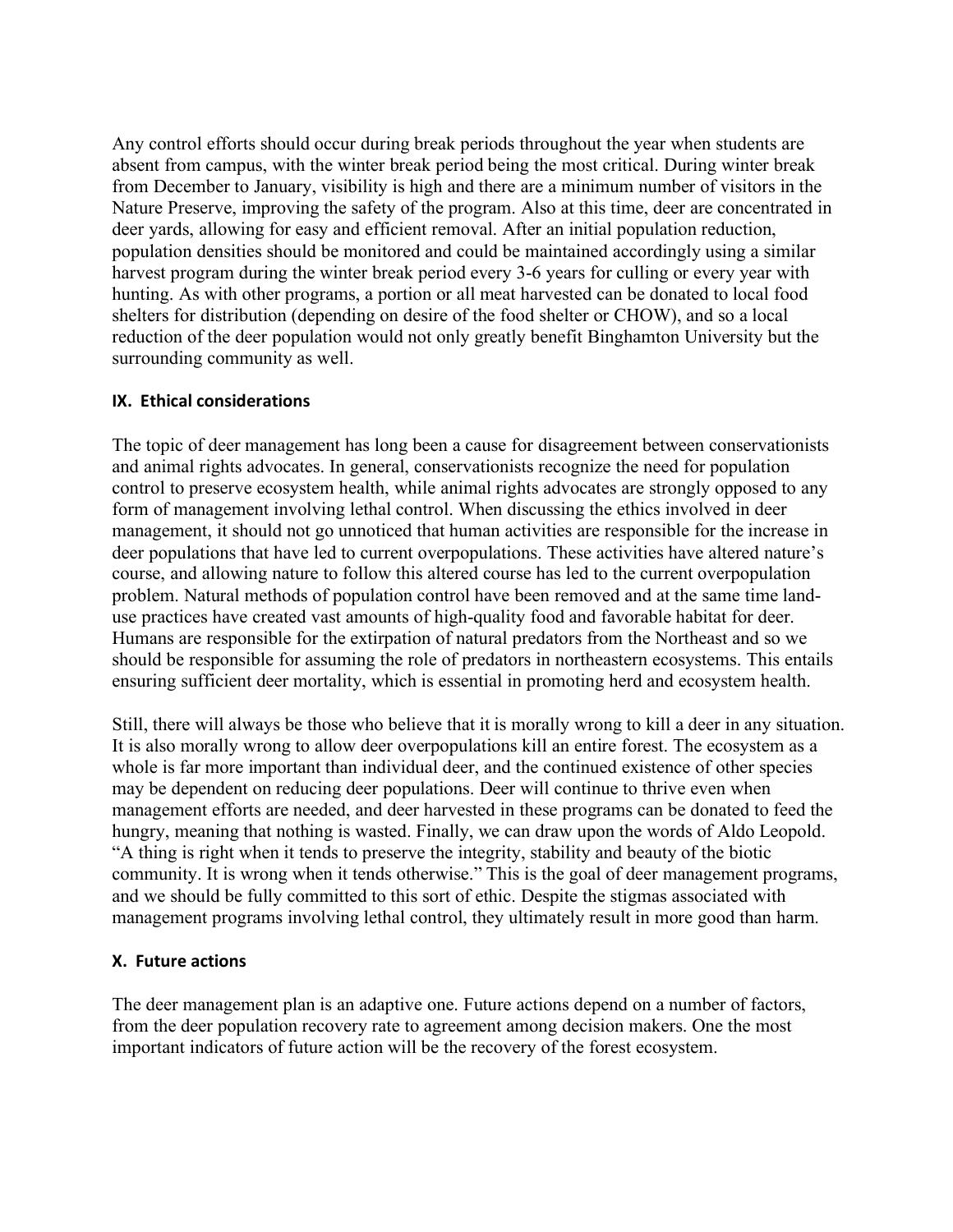The deer that we are targeting are very much habituated to human presence and have very little fear. It is only within the last 10 years that deer have penetrated the inner campus natural areas, in essence taking 30+ years to habituate. The recovery rate of the deer will depend on the behavior of those that are left as well as the behavior of immigrating deer. Personal communication between the authors and various land managers and deer biologists suggest a period of three to 10 years before deer reach the levels of impact that they have now. Experiments in deer removal have shown that deer will take five years to move into the vacancies and may give 10 to 15 years of reduced browse impact (Porter et al. 1991, Oyer and Porter 2004). However, deer populations left too high will fill in vacancies within one to two years (Miller et al. 2010).

## **Monitoring**

Deer immigration and the reproduction of the deer that are left on campus will be monitored by counts on the property.

Forest ecosystem health is the major goal of deer management for Binghamton University. More than actual numbers of deer, forest recovery will determine future actions. We intend to reduce deer numbers until forest understory of canopy tree seedlings, saplings, understory shrubs and forest wildflowers reappear. Once we have forest recovery, we need to maintain the deer population at the level that allows the forest to remain a healthy forest ecosystem. The recovery of the forest ecosystem will be monitored in several ways. Vegetation surveys in established quadrants, vegetation surveys in additional transects and comparisons with eight established deer exclusion fences (as well as any added fenced areas) will all indicate forest recovery success or failure.

Moving forward, the deer population will have to be reduced before it again reaches its present levels, but this will require fewer actual deer to be taken during each period of reduction. In order to maintain the deer population at a balanced level, one of two actions may be taken. 1. A repeated culling, which would be the safest way to reduce the deer population every three years (or more depending on population recovery). 2. A program of controlled hunting/drives, which would likely need to be used annually in order to maintain balanced deer population. In order to protect certain areas, fencing may be used.

#### **XII. Conclusion**

Northeastern forests are being affected by a multitude of stressors and the added stress of overpopulation of white-tailed deer places the health of these forests in serious danger. There is no question that deer herbivory is capable of having a negative impact on forest ecosystems. Deer are capable of causing severe, long-term impacts that are difficult to reverse, and populations should be controlled before any such impacts become apparent (Cote et al. 2004).

At Binghamton University, these impacts are already severe, and it is crucial that immediate action be taken to prevent further damage to the ecosystem and to begin the healing process. In the natural areas of the Binghamton campus, deer browsing is preventing tree regeneration, and little tree reproduction has occurred here in the past 50 years. Native herbaceous vegetation has been virtually eliminated and is being replaced with an increasing amount of invasive species.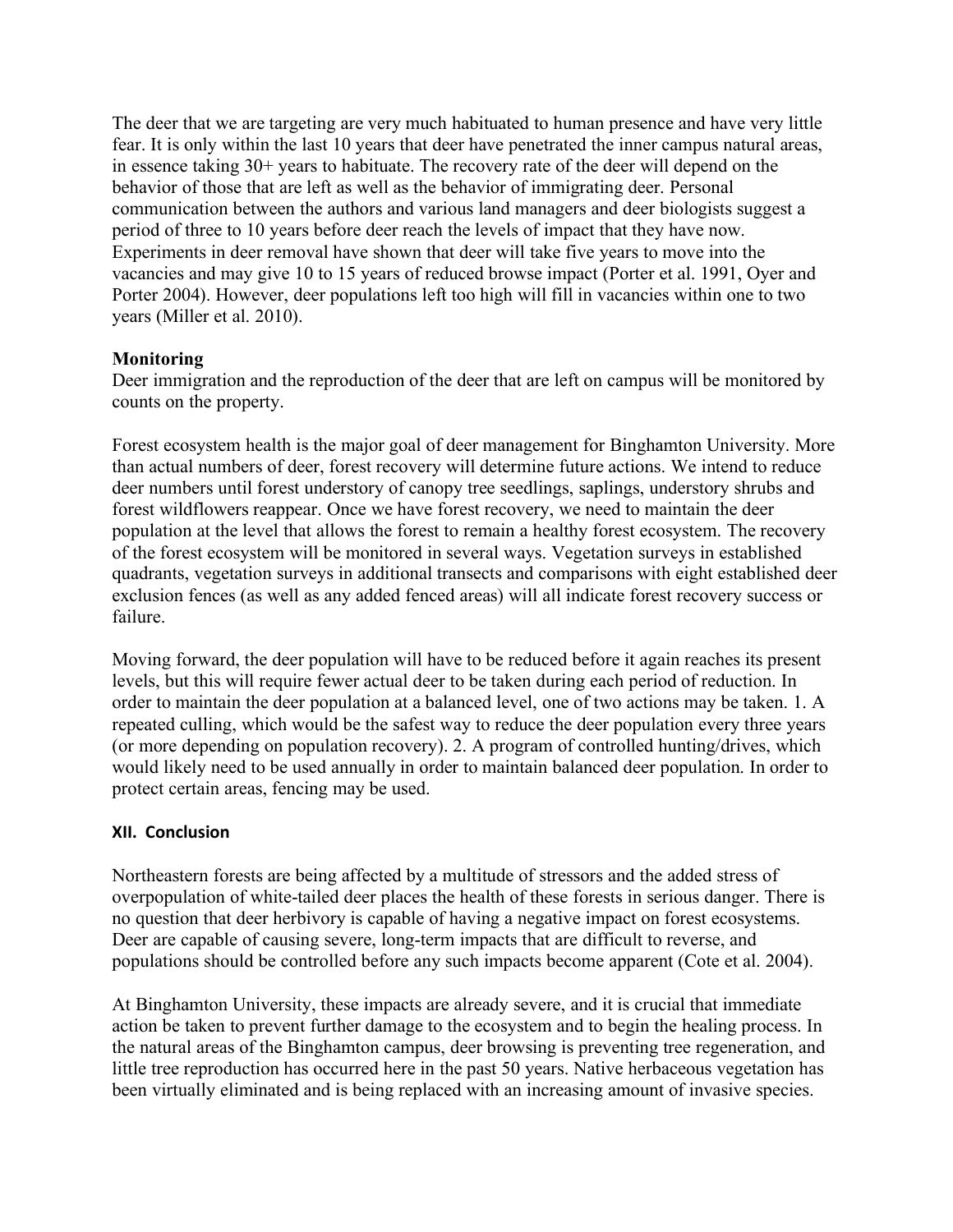These changes in forest structure and composition have a variety of effects on the broader ecosystem, and other campus wildlife will be affected as well. As long as the campus deer population is allowed to exist at such high numbers, the health of campus forests will continue to decline.

Though deer management programs are essential to preserve forest health, they remain highly controversial. As previous experience has shown, any deer management program involving lethal control may initially be met with intense public resistance. This is especially true in a university setting and any form of management at Binghamton will almost certainly be protested by University students and the public. Regardless, Binghamton University has both the ability and ethical responsibility as a steward of its lands to prevent further harm caused by its overpopulation of white-tailed deer. This involves an active management plan aimed at reducing the deer population to a density low enough to prevent damage to the Binghamton campus, Nature Preserve and natural areas. If Binghamton University fails to address this problem, much of the natural, educational and recreational value of the Binghamton University campus will be lost.

#### **2.12 References**

Berhend, D.F., Mattfeld G.F., Tierson W.C., and Wiley III, J.E. 1970. Deer Density Control for Comprehensive Forest Management. *Journal of Forestry*, Vol. 68, No. 11 pp.695-700

Beringer J., Hansen L. P., Demand J. A., Sartwell J., Wallendorf M., and Mange R. 2002. Efficacy of Translocation to Control Urban Deer in Missouri: Costs, Efficiency, and Outcome. *Wildlife Society Bulletin* Vol. 30 No. 3 pp. 767- 774

Brown, T., D. Decker, S. Riley, J. Enck, T. Lauber, P. Curtis, and G. Mattfeld, 2000. The Future of Hunting as a Mechanism to Control White-tailed Deer Populations. *Wildlife Society Bulletin*. Vol. 28 pp. 797–807

Brozyna, Kevin, 2003. History and Natural Resource Inventory of Binghamton University's Nature Preserve and Nautral Areas. Honors Thesis. Binghamton, N.Y. Binghamton University

Cote, Steeve D. et al., 2004. Ecological Impacts of Deer Overabundance*. Annual Review of Ecology, Evolution and Systematics* Vol. 35 pp. 113-147

Curtis, Paul D. and Jay R. Boulanger, 2010. Cornell University Integrated Deer Research and Management Study: Progress Report 2007-2010. Dept. of Natural Resources: Cornell University

Curtis, Paul D. and Kristi L. Sullivan, 2001. Wildlife Management Fact Sheet Series: White-tailed Deer. Cornell Cooperative Extension, Ithaca, N.Y. Cornell University

DeNicola, Anthony J. and Scott C. Williams, 2008. Sharpshooting Suburban White-tailed Deer Reduces Deer-Vehicle Collisions. *Human-Wildlife Conflicts* Vol. 2 No. 1 pp. 28-33

DeNicola, Anthony J. et al., 2000. Managing White-Tailed Deer in Suburban Environments. Cornell Cooperative Extension, Ithaca, N.Y. Cornell University

George, Lisa O. and F. A. Bazzaz, 1999. The Fern Understory as an Ecological Filter: Emergence and Establishment of Canopy-Tree Seedlings. *Ecology*. Vol. 80 No. 3 pp. 833-845